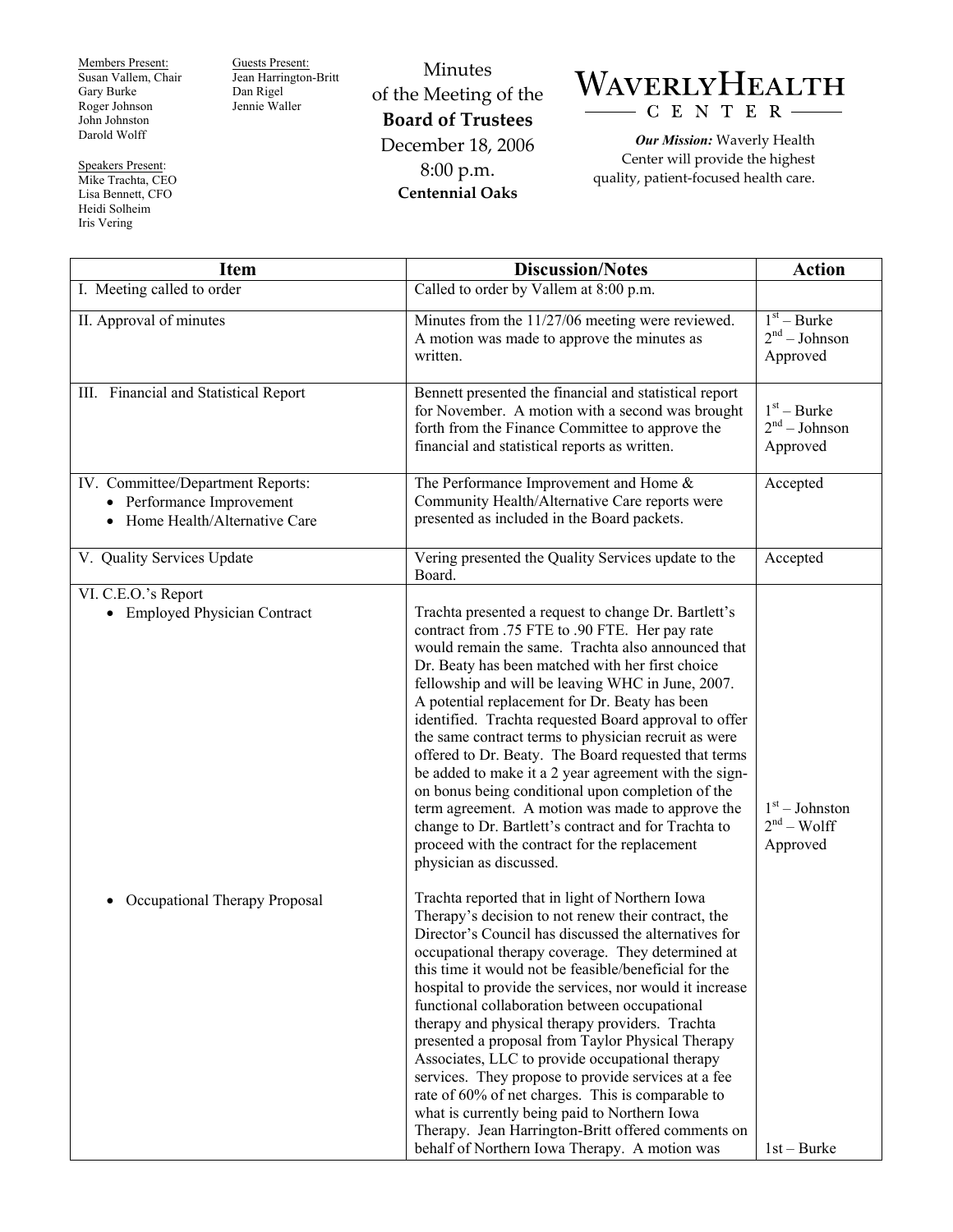|                                                                                                                                                                                                                                                                                                                                                                                                                                                     | made to proceed in the contract process with Taylor<br>Physical Therapy. Johnson abstained from voting<br>due to a conflict of interest.                                                                                                                                                                                                                                                                                                                                                                                                                                                                                                                                                                                                                                                                                                                                                                                       | $2nd - Wolf$<br>Approved                        |
|-----------------------------------------------------------------------------------------------------------------------------------------------------------------------------------------------------------------------------------------------------------------------------------------------------------------------------------------------------------------------------------------------------------------------------------------------------|--------------------------------------------------------------------------------------------------------------------------------------------------------------------------------------------------------------------------------------------------------------------------------------------------------------------------------------------------------------------------------------------------------------------------------------------------------------------------------------------------------------------------------------------------------------------------------------------------------------------------------------------------------------------------------------------------------------------------------------------------------------------------------------------------------------------------------------------------------------------------------------------------------------------------------|-------------------------------------------------|
| Auxiliary Bylaws Revision<br>$\bullet$                                                                                                                                                                                                                                                                                                                                                                                                              | Trachta presented changes to the Auxiliary Bylaws<br>as included in the Board packets. A motion was<br>made to approve the changes as presented.                                                                                                                                                                                                                                                                                                                                                                                                                                                                                                                                                                                                                                                                                                                                                                               | $1st - Johnston$<br>$2nd - Johnson$<br>Approved |
| Cedar Valley Friends of the Family Letter<br>٠                                                                                                                                                                                                                                                                                                                                                                                                      | Trachta presented a letter from Cedar Valley Friends<br>of the Family (CVFF) as included in the Board<br>packets. They are requesting to have discussions<br>with the Board regarding a potential for some sort of<br>affiliation. Trachta reported that he is currently<br>serving on the CVFF Board, but will be resigning on<br>January 1 <sup>st</sup> . After discussion, the Board determined<br>that Vallem and Johnson will form a sub-committee<br>to speak with CVFF and explore possible affiliation<br>options.                                                                                                                                                                                                                                                                                                                                                                                                    |                                                 |
| VII. Service Excellence Update                                                                                                                                                                                                                                                                                                                                                                                                                      | Trachta reported that the Service Excellence<br>Advisors (SEA's) will be going through train the<br>trainer training in early January. The Board will be<br>invited to attend a graduation ceremony for the<br>frontline SEA's on January 5 <sup>th</sup> . Trachta reported that<br>the Operational Advanced Service Improvement<br>Systems (OASIS) teams have been working to<br>develop plans for the identified areas, and managers<br>are in the process of developing accountability<br>agreements for the coming year. More information<br>regarding the ceremony and future service excellence<br>events will be emailed to Board members.<br>Solheim announced that Press Ganey patient<br>satisfaction survey results for the last quarter were<br>received today and will be presented at next month's<br>meeting. Three of the surveys ranked in the high 90 <sup>th</sup><br>percentile $(96 - 99th$ percentile). |                                                 |
| VIII. Old Business<br>City/Hospital Land Acquisition Agreement<br>$\bullet$                                                                                                                                                                                                                                                                                                                                                                         | Trachta reported that the city council is scheduled to<br>adopt a resolution to set a public hearing regarding<br>the land acquisition agreement at the January 8 <sup>th</sup><br>meeting. The public hearing will be scheduled for<br>later in January. Board members will plan on<br>attending both meetings.                                                                                                                                                                                                                                                                                                                                                                                                                                                                                                                                                                                                               |                                                 |
| IX. New Business<br>Appointment to Medical Staff:<br>$\bullet$<br>Scott Bohner, D.O. - Courtesy, ER,<br>EPA<br>Robert Fagerholm, M.D. - Courtesy,<br>٠<br>ER, EPA<br>Reappointment to Medical Staff:<br>Tarek Daoud, M.D. - Consulting,<br>Nephrology, CVMS<br>Provisional to Regular Status on Medical<br>٠<br>Staff:<br>Mary Jones, RN - Ancillary, CVMS<br>Tarik Ramahi, M.D. - Consulting,<br>$\blacksquare$<br>Cardiology, Alliance Recruiting | Trachta presented the appointments and<br>reappointment to Medical Staff and the provisional<br>to regular appointments, and resignation as listed at<br>left. The files have been reviewed by the Executive<br>Committee of the Medical Staff. The Executive<br>Committee recommends approval. A motion was<br>made to approve the items as individually considered<br>and recommended by the Executive Committee of<br>the Medical Staff.                                                                                                                                                                                                                                                                                                                                                                                                                                                                                    | $1st - Johnston$<br>$2nd - Wolf$<br>Approved    |